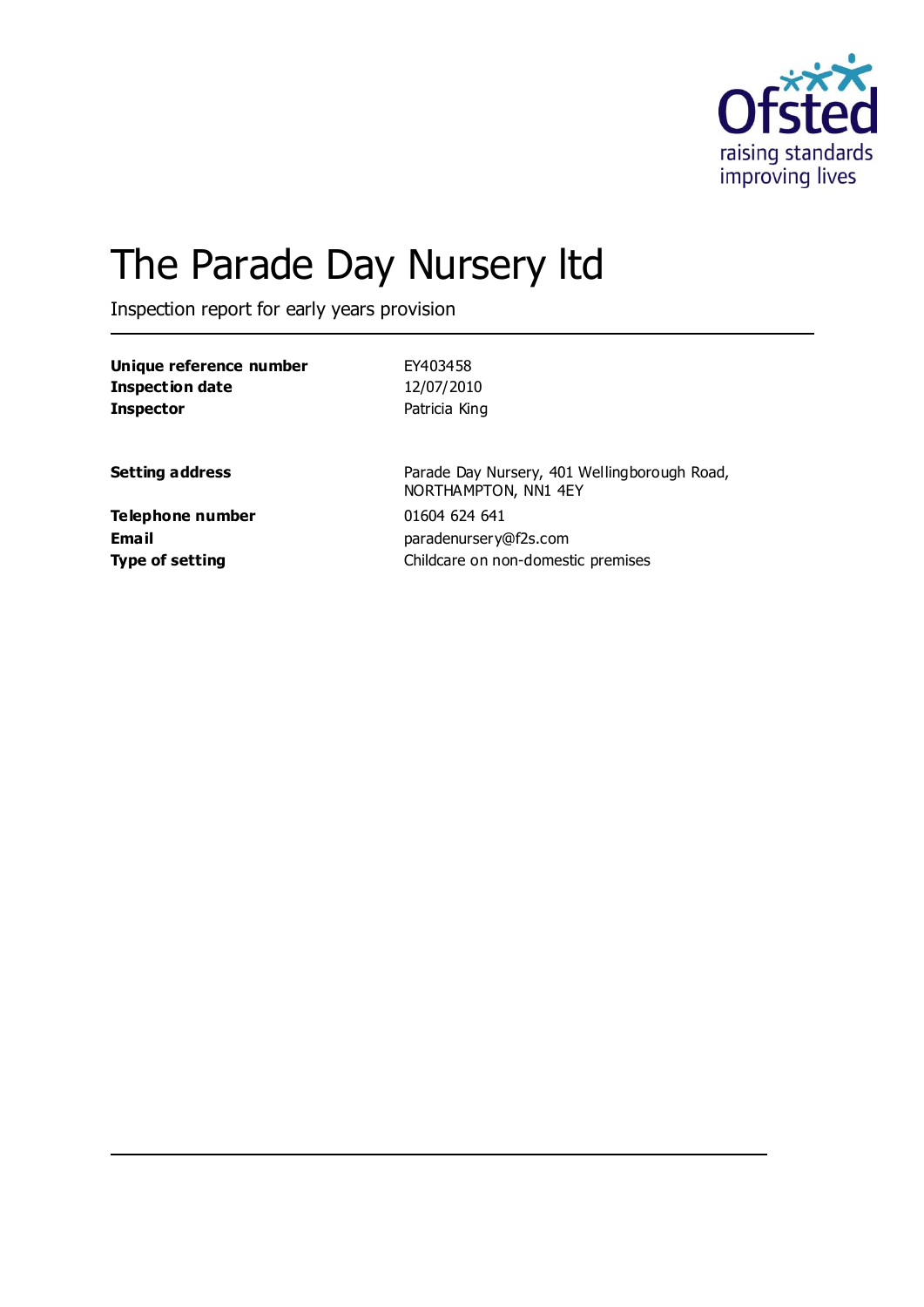The Office for Standards in Education, Children's Services and Skills (Ofsted) regulates and inspects to achieve excellence in the care of children and young people, and in education and skills for learners of all ages. It regulates and inspects childcare and children's social care, and inspects the Children and Family Court Advisory Support Service (Cafcass), schools, colleges, initial teacher training, work-based learning and skills training, adult and community learning, and education and training in prisons and other secure establishments. It assesses council children's services, and inspects services for looked after children, safeguarding and child protection.

If you would like a copy of this document in a different format, such as large print or Braille, please telephone 0300 123 1231, or email enquiries@ofsted.gov.uk.

You may copy all or parts of this document for non-commercial educational purposes, as long as you give details of the source and date of publication and do not alter the information in any way.

Royal Exchange Buildings St Ann's Square Manchester M2 7LA

T: 0300 123 1231 Textphone: 0161 618 8524 E: enquiries@ofsted.gov.uk W: [www.ofsted.gov.uk](http://www.ofsted.gov.uk/)

© Crown copyright 2010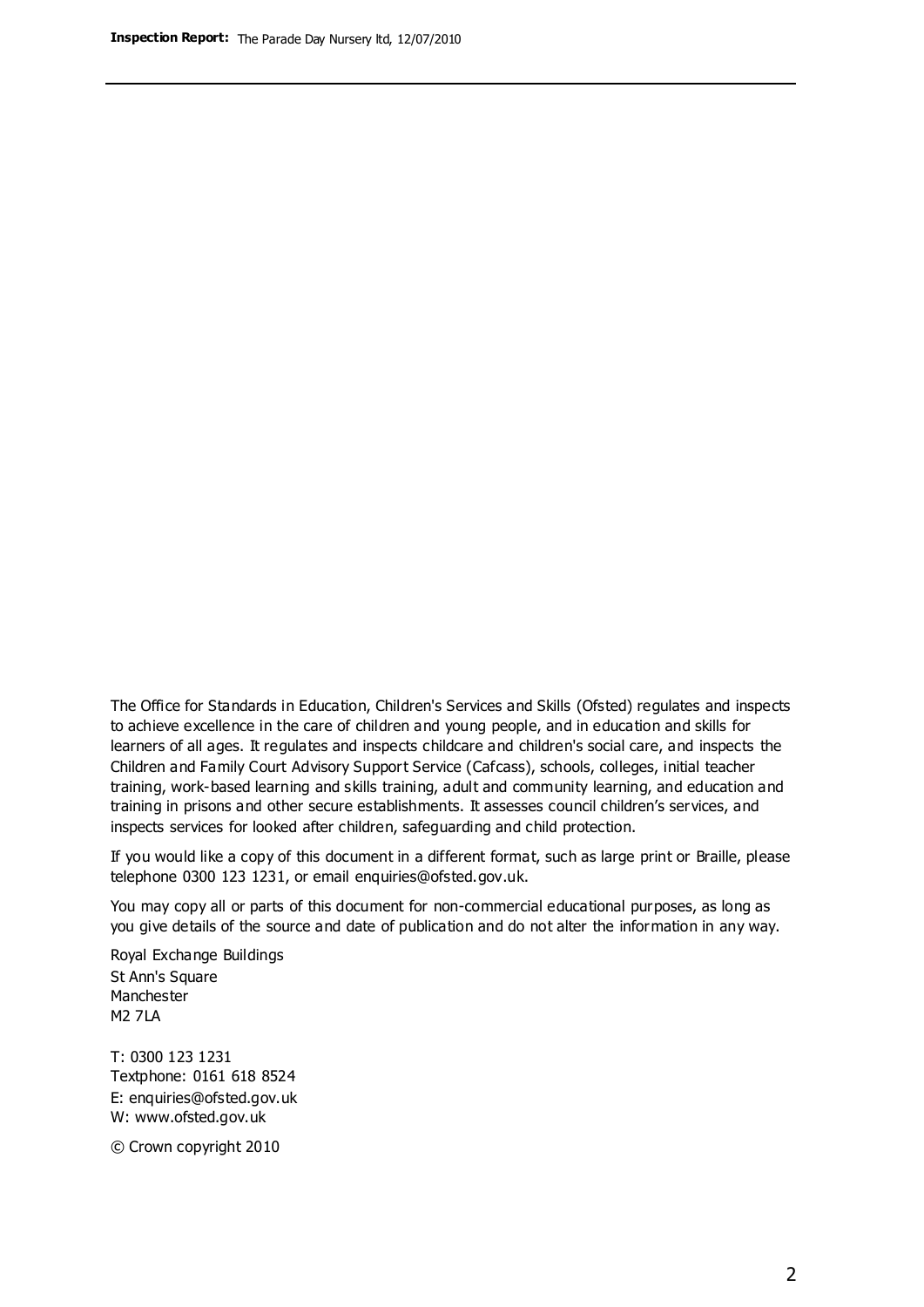## **Introduction**

This inspection was carried out by Ofsted under Sections 49 and 50 of the Childcare Act 2006 on the quality and standards of the registered early years provision. 'Early years provision' refers to provision regulated by Ofsted for children from birth to 31 August following their fifth birthday (the early years age group). The registered person must ensure that this provision complies with the statutory framework for children's learning, development and welfare, known as the *Early* Years Foundation Stage.

The provider must provide a copy of this report to all parents with children at the setting where reasonably practicable. The provider must provide a copy of the report to any other person who asks for one, but may charge a fee for this service (The Childcare (Inspection) Regulations 2008 regulations 9 and 10).

The setting also makes provision for children older than the early years age group which is registered on the voluntary and/or compulsory part(s) of the Childcare Register. This report does not include an evaluation of that provision, but a comment about compliance with the requirements of the Childcare Register is included in Annex B.

Please see our website for more information about each childcare provider. We publish inspection reports, conditions of registration and details of complaints we receive where we or the provider take action to meet the requirements of registration.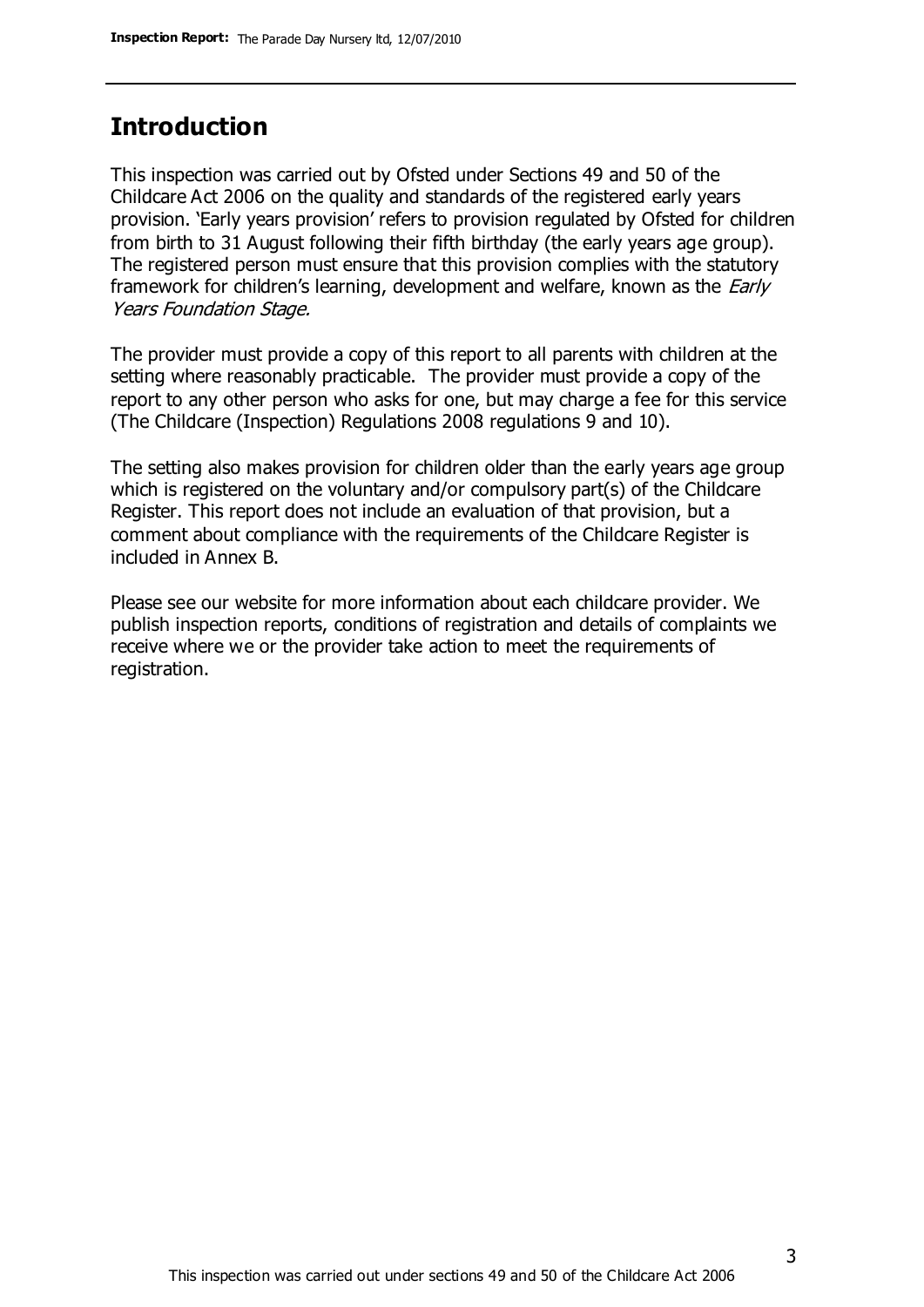## **Description of the setting**

The Parade Day Nursery opened in 1983 and re-registered in 2009. The nursery building is a converted house and is situated in a residential area of Northampton opposite Abington Park. Children are cared for in playrooms in the basement and on the ground and first floors. Office space and storage are on the second floor. All children share access to a fully enclosed outdoor play area at the rear of the building and the park is used throughout the year. There are steps at the front entrance.

The setting is registered on the Early Years Register and the compulsory and voluntary parts of the Childcare Register. A maximum of 60 children in the early years age range may attend at any one time and there are currently 106 children on roll. The setting is in receipt of nursery education funding and supports children with special educational needs and/or disabilities and children who speak English as an additional language. Operational hours are Monday to Friday from 7.30 a.m. to 6.00 p.m. throughout the year except for bank holidays

A team of 26 staff care for the children, of these 22 have appropriate childcare qualifications and of these 19 are qualified to Level 3 or higher. One is working towards Early Years Professional Status and one staff member holds a Level 6 qualification.

The nursery holds National Day Nursery Association (NDNA) membership and has achieved quality assurance accreditation.

## **The overall effectiveness of the early years provision**

Overall the quality of the provision is outstanding.

Children are happy, settled and confident because the staff take great care to establish all available information about them and their individual care, learning and development needs. The environment and daily routines are organised efficiently to provide innovative and challenging opportunities for children to make excellent progress in their learning and development in relation to their starting points and capabilities. Excellent partnerships between providers, parents and other agencies ensure that all individual needs are met, children are fully enabled to participate and they are effectively safeguarded. Highly efficient systems to monitor and evaluate the setting's performance secure a genuine capacity to drive ongoing improvements.

## **What steps need to be taken to improve provision further?**

To further improve the high quality early years provision the registered person should consider:

drawing upon an extended range of quality improvement tools that are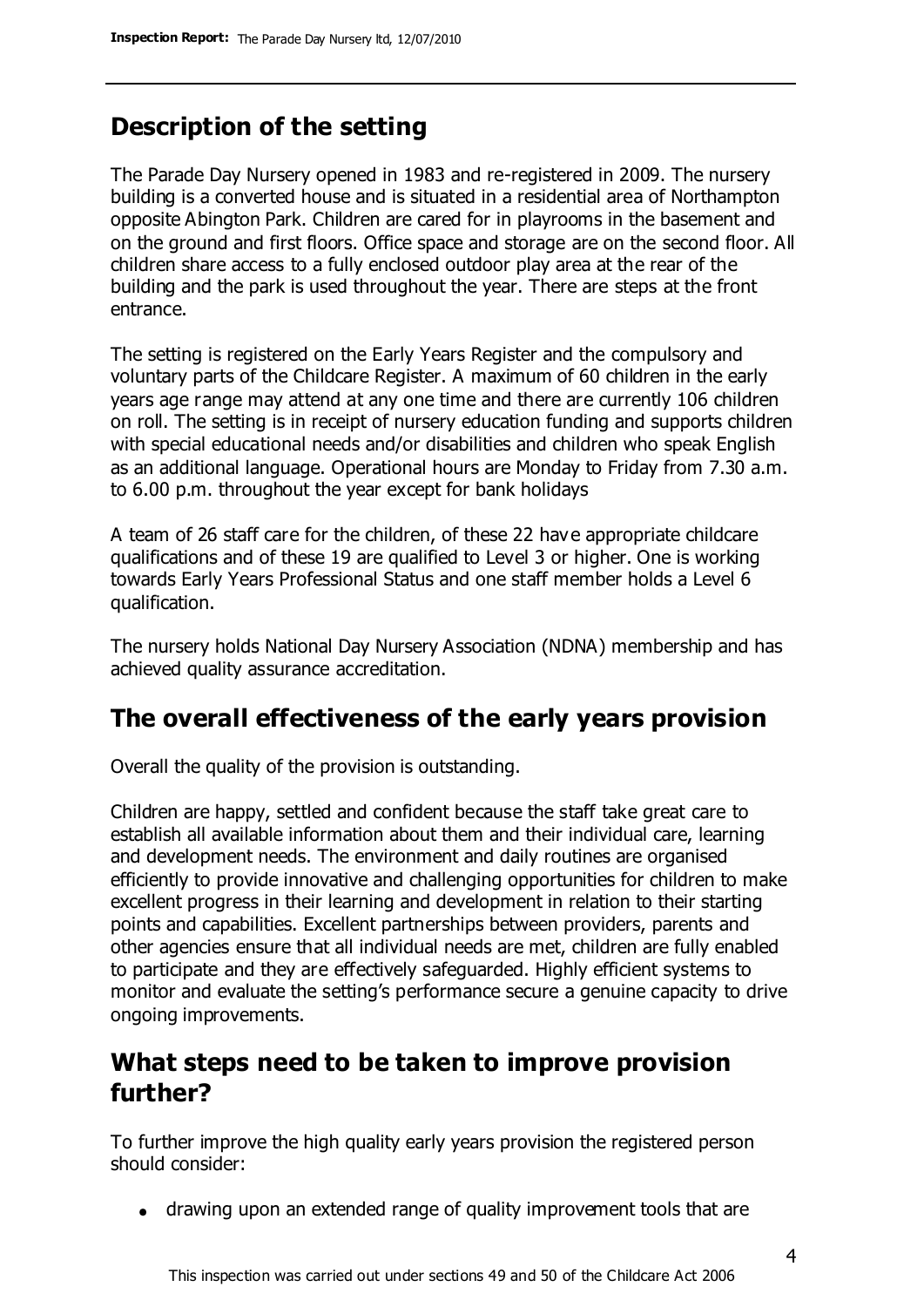available to continue to plan, organise and evaluate your performance to ensure that every child receives an enjoyable and challenging learning and development experience that is tailored to meet children's individual needs.

# **The effectiveness of leadership and management of the early years provision**

The providers are experienced, well-qualified and inspiring role models. They value the team of managers and carefully selected, enthusiastic and well trained staff, actively seeking their input in all aspects of planning and development within the setting. Together they continually reflect and review their practice and the services provided maintaining a consistent capacity for future development. Robust recruitment, vetting, induction and appraisal systems ensure that all adults working with children are well prepared and suitable for their work. This results in a cohesive, dedicated team who are committed to a common aim of promoting children's welfare and learning. This is achieved by maximising every opportunity to support children's progress across all areas of the curriculum. A comprehensive and detailed range of operational policies and procedures are in place and regularly reviewed to ensure they are contemporary and efficient. Staff demonstrate sound understanding of these documents and how to use them effectively to safeguard children. Safety is of paramount importance in the setting and detailed risk assessments indoors, outside and on outings ensure hazards are identified and minimised.

Excellent communications and information to parents ensures they have clear understanding of the operational and regulatory responsibilities of the setting and the services provided to children and their families. In discussion and by feedback questionnaires, parents express their praise and appreciation of the setting and key persons. Their comments demonstrate they feel totally included and involved in every aspect of their child's care, development and learning. Every effort is made to work with all agencies involved in the children's care and welfare and positive partnerships are established to enable every child to fully participate and benefit from their time at the setting.

The provider has created a vibrant, exciting, challenging environment where children enjoy innovative opportunities indoors, outside and on outings to learn through their play and experiences. Staff consistently demonstrate positive role models. Consequently children are inspired to achieve well and make excellent progress in relation to their starting points and capabilities

# **The quality and standards of the early years provision and outcomes for children**

Children enter this setting with anticipation and enthusiasm, eager to explore and take part in the extensive range of innovative and stimulating opportunities offered to them each day. Careful attention is paid to keeping up to date with details of children's interests and significant events in their lives. This information is used efficiently by key workers when planning for individual children to ensure that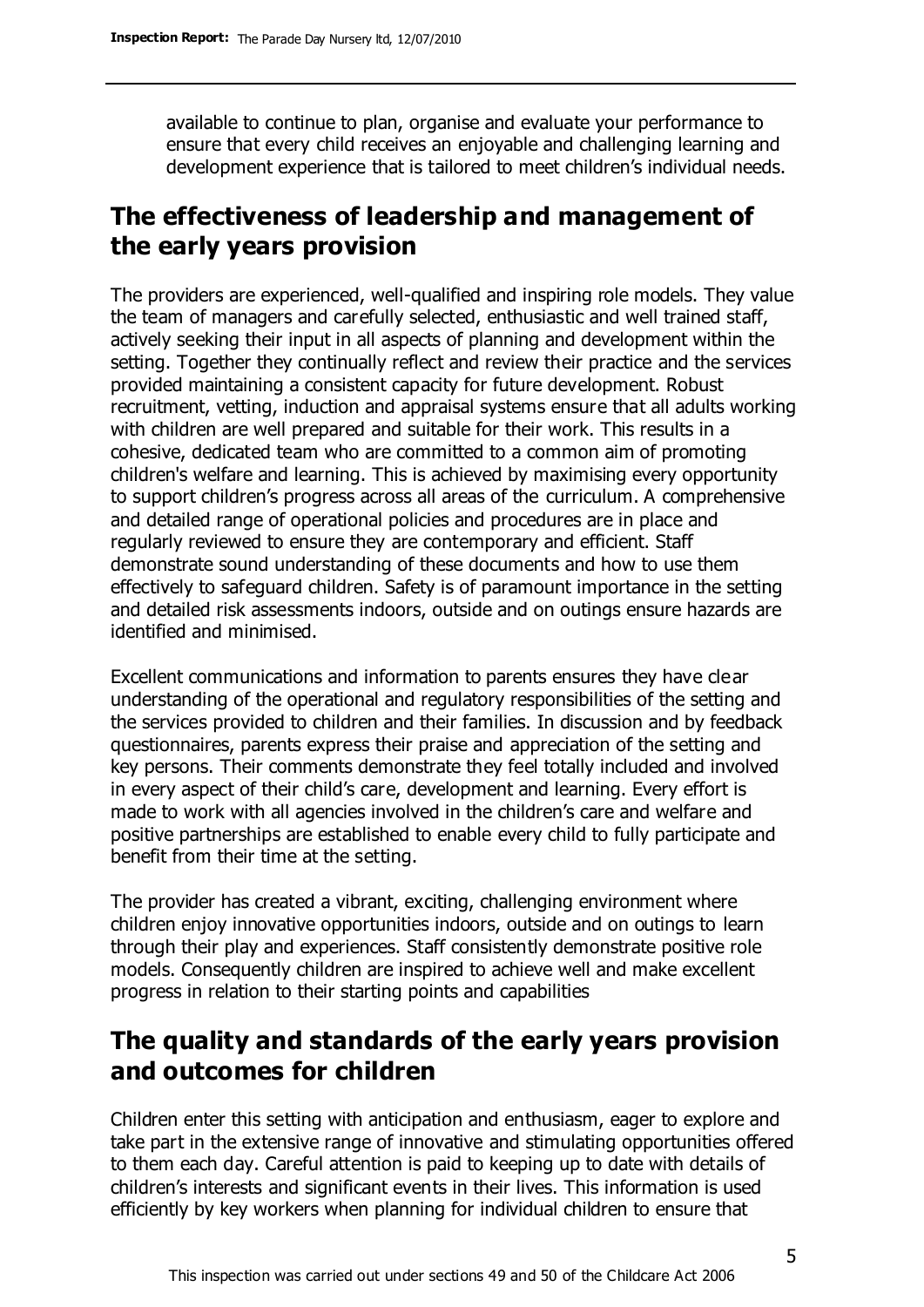every child is offered targeted and relevant opportunities to extend their learning. For example, children are encouraged to share their adventures on holidays and visits to extended families. This information is used skilfully by staff to plan activities across all areas of learning such as creative art work, language and literacy, problem solving and numeracy, knowledge and understanding of the world, recognising and valuing family, friends, relationships and their place in the wider world. Children feel special and individual as staff use opportunities such as story time to talk about and affirm important individual details. For example, names of favourite toys and characters are woven skilfully into the text of a tale. They learn through practical activities of others less fortunate in the wider world. For example, the setting raises funds for local and national charities and sponsors a childcare setting in the Gambia. In this way children understand that they are special individuals in a wider world and learn to appreciate diversity in others.

The indoor and outdoor environments abound with planned and spontaneous opportunities and activities to promote learning across all areas of the curriculum and all children have access to these within the daily routines. For example, children are learning how things grow and the world around them and have handson opportunities to plant and cultivate vegetable and fruit crops at the setting. They understand the importance of a healthy balanced diet and practise good personal care. This promotes children's physical health and well-being as they play and learn in the fresh air. Regular outings promote children's understanding of their community and the world around them. For example, outings to local shops to purchase ingredients and resources for their activities and visits to eating places from different cultures to inform their café role play. The local park is well utilised and journeys are used to promote awareness of road safety and keeping safe in the outdoor environment. Additional opportunities such as song, dance and French sessions promote development and learning in these areas and are built upon throughout the nursery.

Staff demonstrate excellent role models and children respond happily to reminders when their behaviour is sensitively challenged. For example, a minor dispute over the ownership of a toy was swiftly and sensitively resolved. Children learn that sharing is much more interesting and fun. Any child distressed by separation is comforted and soothed until he/she is settled and comfortable to explore and join in. Children are learning to show care and consideration for others as they develop friendships, help each other and work together. They beam with pride when their efforts and achievements are recognised and praised.

Staff are exceedingly skilful at using spontaneous opportunities to promote learning and use these events effectively to observe and assess children absorbed in their play. Robust systems are in place to observe, check, secure and record children's learning which means that planning is effectively informed to identify next steps. This setting effectively recognises the uniqueness of each child and supports every child so that no individual is disadvantaged. Discussion and documentation clearly demonstrate that the setting provides very good services to children with special educational needs and/or disabilities and form strong, effective partnership with their parents and other agencies. Consequently, all children attending this setting have every opportunity to become active and competent learners according to their starting points and capabilities.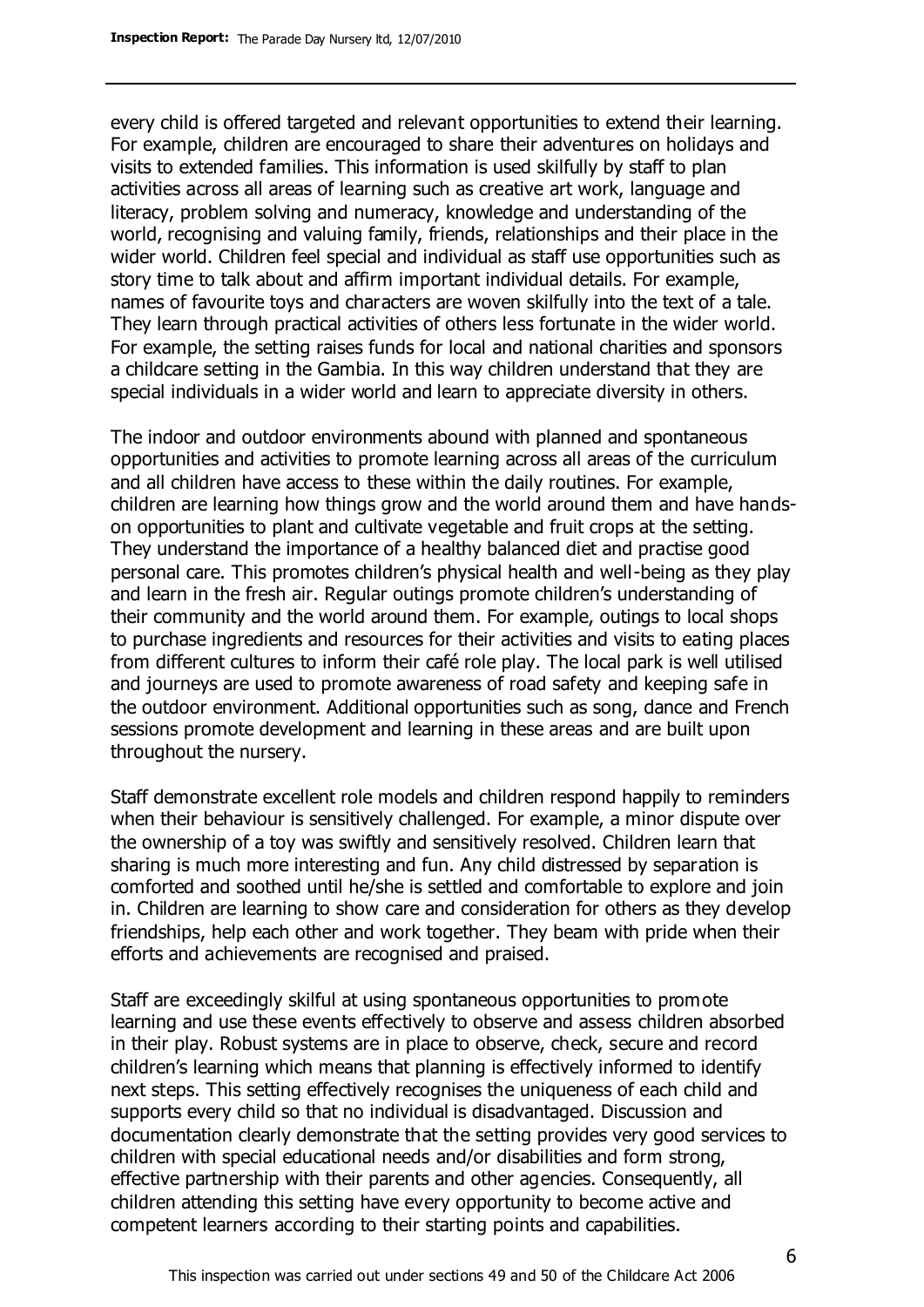# **Annex A: record of inspection judgements**

#### **The key inspection judgements and what they mean**

Grade 1 is Outstanding: this aspect of the provision is of exceptionally high quality Grade 2 is Good: this aspect of the provision is strong Grade 3 is Satisfactory: this aspect of the provision is sound Grade 4 is Inadequate: this aspect of the provision is not good enough

#### **The overall effectiveness of the early years provision**

| How well does the setting meet the needs of the<br>children in the Early Years Foundation Stage? |  |
|--------------------------------------------------------------------------------------------------|--|
| The capacity of the provision to maintain continuous                                             |  |
| improvement                                                                                      |  |

#### **The effectiveness of leadership and management of the early years provision**

| The effectiveness of leadership and management of the             |  |
|-------------------------------------------------------------------|--|
| <b>Early Years Foundation Stage</b>                               |  |
| The effectiveness of leadership and management in embedding       |  |
| ambition and driving improvement                                  |  |
| The effectiveness with which the setting deploys resources        |  |
| The effectiveness with which the setting promotes equality and    |  |
| diversity                                                         |  |
| The effectiveness of safeguarding                                 |  |
| The effectiveness of the setting's self-evaluation, including the |  |
| steps taken to promote improvement                                |  |
| The effectiveness of partnerships                                 |  |
| The effectiveness of the setting's engagement with parents and    |  |
| carers                                                            |  |

#### **The quality of the provision in the Early Years Foundation Stage**

The quality of the provision in the Early Years Foundation Stage | 1

### **Outcomes for children in the Early Years Foundation Stage**

| <b>Outcomes for children in the Early Years Foundation</b>    |  |
|---------------------------------------------------------------|--|
| <b>Stage</b>                                                  |  |
| The extent to which children achieve and enjoy their learning |  |
| The extent to which children feel safe                        |  |
| The extent to which children adopt healthy lifestyles         |  |
| The extent to which children make a positive contribution     |  |
| The extent to which children develop skills for the future    |  |

Any complaints about the inspection or report should be made following the procedures set out in the guidance available from Ofsted's website: www.ofsted.gov.uk